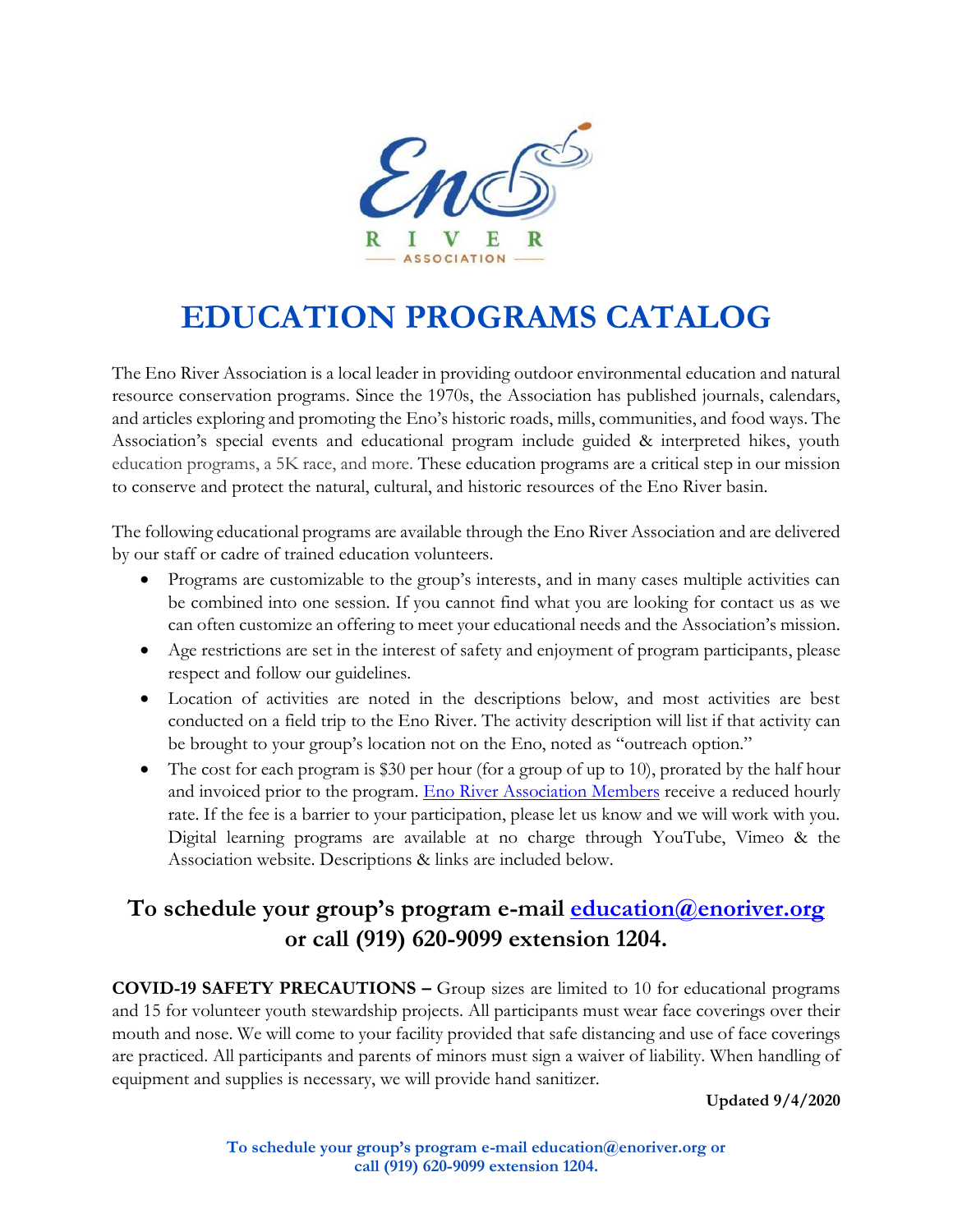### **IN-PERSON PROGRAMS BY AGE LEVEL**







| Wildlife Biology                      | Page 3  |
|---------------------------------------|---------|
| Geology and Soils                     | Page 5  |
| Water Quality, Chemistry, & Resources | Pages 6 |
| <b>Local History</b>                  | Pages 8 |
| Botany                                | Page 10 |
| Other Topics                          | Page 10 |

| <b>Age Level</b>                     | 6                    | $\overline{7}$ | 8 | 9 | 10 | 11 | 12 | 13 | 14 | 15 | 16 | $17+$ |
|--------------------------------------|----------------------|----------------|---|---|----|----|----|----|----|----|----|-------|
| Bacon Quarry Guided Hike             |                      |                |   |   |    |    |    |    |    |    |    |       |
| <b>Buckquarter Creek Guided Hike</b> |                      |                |   |   |    |    |    |    |    |    |    |       |
| Build a Beaver Dam                   |                      |                |   |   |    |    |    |    |    |    |    |       |
| <b>Candid Critters</b>               |                      |                |   |   |    |    |    |    |    |    |    |       |
| Eno Hikes                            |                      |                |   |   |    |    |    |    |    |    |    |       |
| Eno Topics                           |                      |                |   |   |    |    |    |    |    |    |    |       |
| Enviroscape                          |                      |                |   |   |    |    |    |    |    |    |    |       |
| <b>Exploring Wetlands</b>            |                      |                |   |   |    |    |    |    |    |    |    |       |
| Fanny Breeze Homesite Hike           |                      |                |   |   |    |    |    |    |    |    |    |       |
| Fantastic Fishes Adventure           |                      |                |   |   |    |    |    |    |    |    |    |       |
| Frogs of the Night                   |                      |                |   |   |    |    |    |    |    |    |    |       |
| Geology Trail Adventures 4 options   |                      |                |   |   |    |    |    |    |    |    |    |       |
| Go with the Flow                     |                      |                |   |   |    |    |    |    |    |    |    |       |
| Holden Mill History Guided Hike      |                      |                |   |   |    |    |    |    |    |    |    |       |
| <b>Insect Expedition</b>             |                      |                |   |   |    |    |    |    |    |    |    |       |
| <b>Investigating Erosion</b>         |                      |                |   |   |    |    |    |    |    |    |    |       |
| <b>Investigating Erosion</b>         |                      |                |   |   |    |    |    |    |    |    |    |       |
| Mind Your Ps & Hs                    |                      |                |   |   |    |    |    |    |    |    |    |       |
| Mineral Medley                       |                      |                |   |   |    |    |    |    |    |    |    |       |
| Project Wet                          |                      |                |   |   |    |    |    |    |    |    |    |       |
| Project Wild                         |                      |                |   |   |    |    |    |    |    |    |    |       |
| Ranger Tales                         |                      |                |   |   |    |    |    |    |    |    |    |       |
| Reptile & Amphibian Safari           |                      |                |   |   |    |    |    |    |    |    |    |       |
| Saving the Eno                       |                      |                |   |   |    |    |    |    |    |    |    |       |
| Sediment: The "S" Word               |                      |                |   |   |    |    |    |    |    |    |    |       |
| The Ever-flowing Eno                 |                      |                |   |   |    |    |    |    |    |    |    |       |
| The Notorious Eno                    |                      |                |   |   |    |    |    |    |    |    |    |       |
| Tree Detective                       |                      |                |   |   |    |    |    |    |    |    |    |       |
| Tree Hike                            |                      |                |   |   |    |    |    |    |    |    |    |       |
| Water Bugs                           |                      |                |   |   |    |    |    |    |    |    |    |       |
| Wildflower Hike                      |                      |                |   |   |    |    |    |    |    |    |    |       |
| Wishes for Fishes                    |                      |                |   |   |    |    |    |    |    |    |    |       |
| Youth Conservation & Stewardship     | Projects vary by age |                |   |   |    |    |    |    |    |    |    |       |

**A NOTE ABOUT EARLY CHILDHOOD EDUCATION** – Environmental education for children ages 3-6 is often best through nature play and crafts – things that let them interact and use their senses. We are happy to set up programs that meet your group's needs for young children. Please contact us to discuss what works best.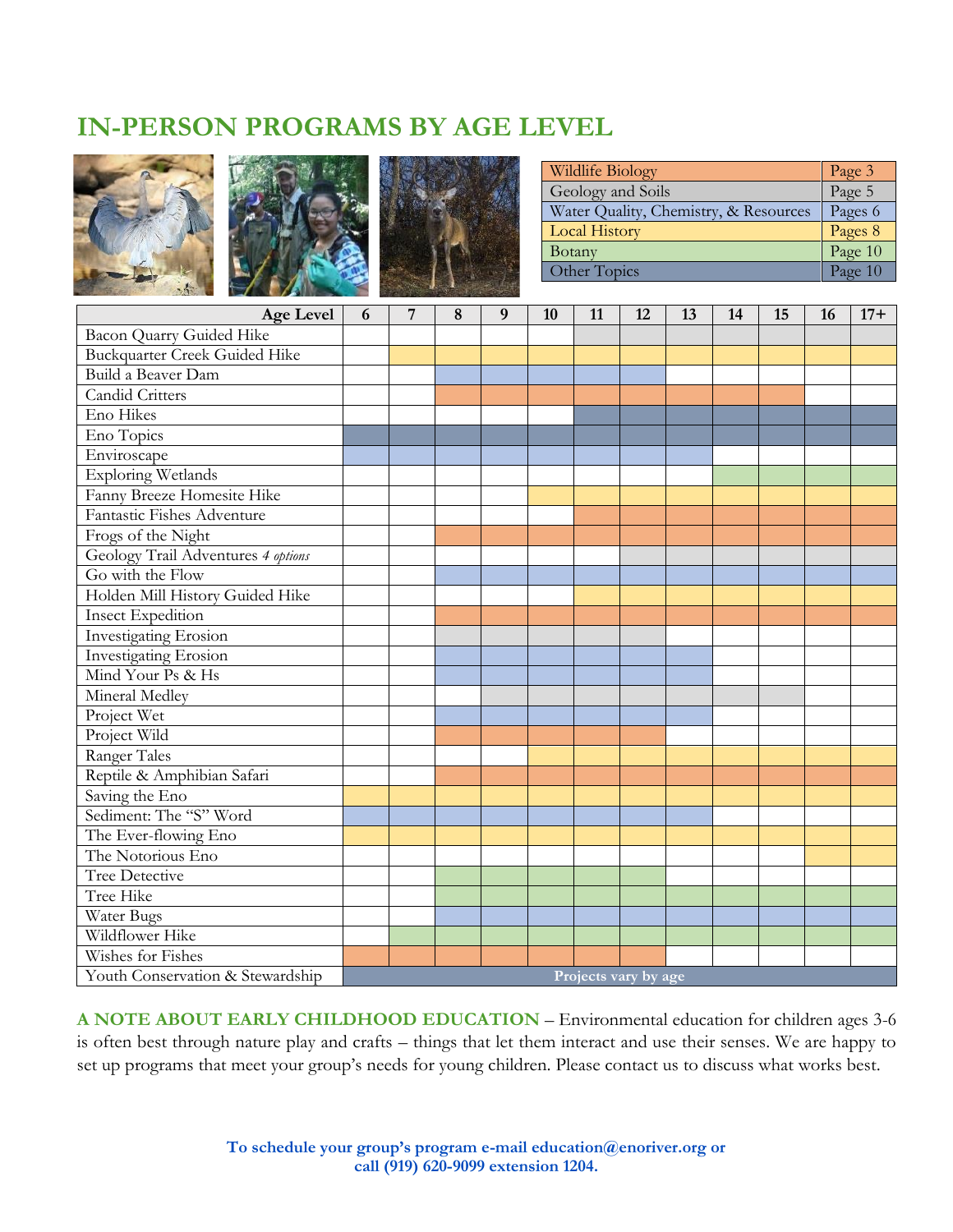

### **WILDLIFE BIOLOGY**

#### **CANDID CRITTERS: outreach option, 1 hour, ages 8-15**

This activity is based around the wild mammal study the Eno River Association participated in through the NC Wildlife Resources Commission using cameras traps. Participants use sight and touch to test their identification skills of native wildlife with photographs from the study, furs, skulls, scat, and tracks. Everyone becomes more familiar with wild mammals found along the Eno.

#### **EXPLORING WETLANDS: at the Eno only, 1-2 hours, ages 14+**

Wetlands are an important filter for the Eno River. We visit easily accessed wetlands in the Fews Ford area and discover the flora and fauna that thrive in these conditions and talk about the importance of wetlands.

#### **FANTASTIC FISHES OF THE ENO ADVENTURE: on the Eno River and tributaries only, 2 ½ hours, ages 11+, April - October**

There are more than 60 species of fish that call the Eno River home. Wade into the water with seine nets and fish traps alongside our educators, capturing, identifying, and learning life history. During cooler seasons we have waders for most participants.

*Also check out our video adventure on Page 4.*

#### **FROGS OF THE NIGHT: at the Eno only, 1 ½ hours, ages 8+, April – September**

Capturing and identifying frogs and toads after dark through spotlighting. Learn their calls and life history. Flashlights and headlamps provided.

#### **INSECT EXPEDITION: at the Eno only, 1 ½ hours, ages 8+, May- September**

Survey the wide variety of insects in the fields and forests of the Eno using sweep and aerial nets. Learn identification and life history. Use special viewers to see the world through insect eyes. For our younger participants we add a drawing component with colored pencils to help them key in on the anatomy of their captured specimens.

#### **PROJECT WILD: outreach option, 1 hour 15 minutes, ages 8-12**

From the curriculum of Project Wild we play three games that teach the wildlife and ecological concepts of predator/prey relationships, limiting factors, adaptation, food chain, pesticide accumulation in the food chain, and habitat.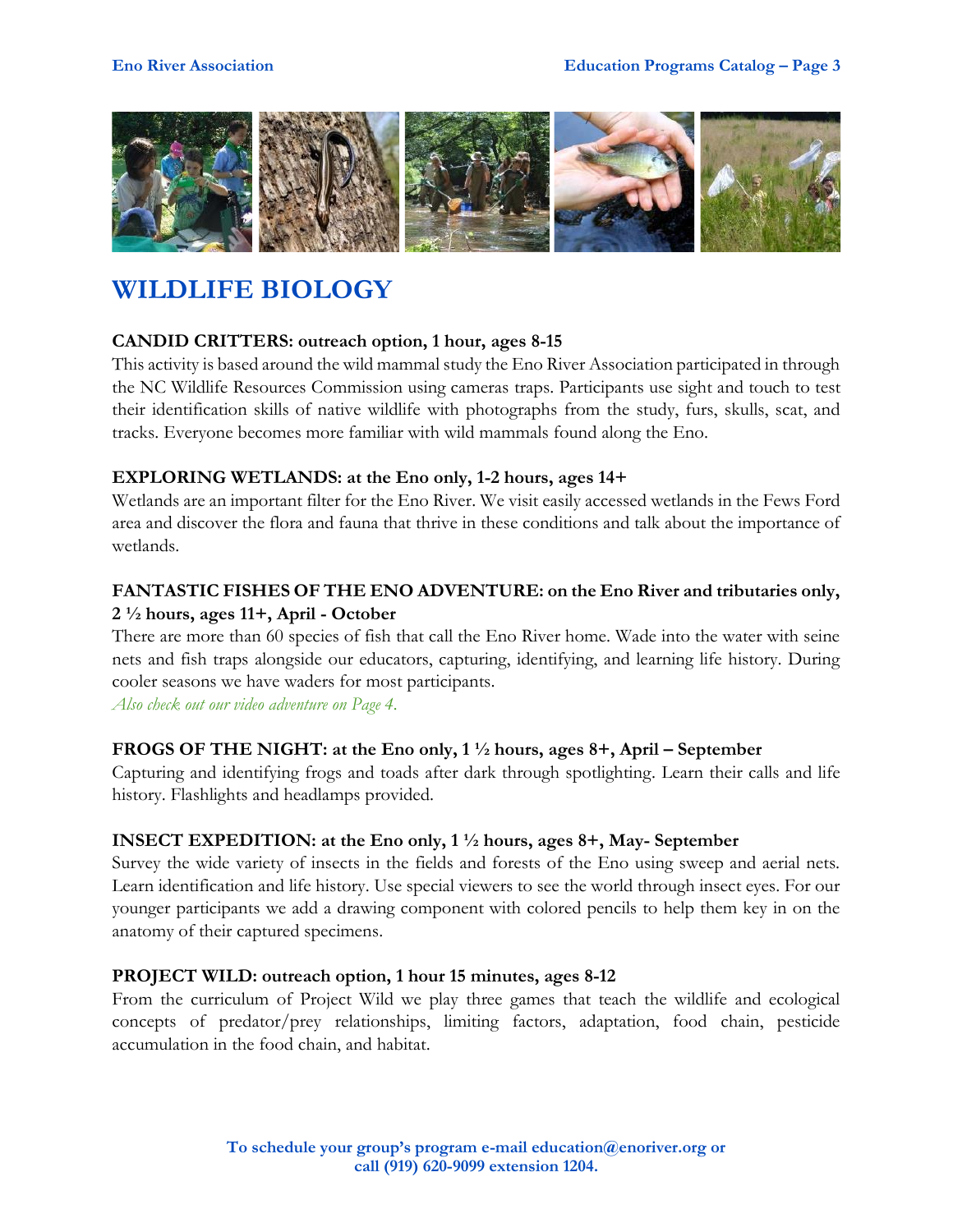#### **REPTILE AND AMPHIBIAN SAFARI: at the Eno only, 2 ½ hours, ages 8+, April - October**

Come along with our educators as we search the forest, creeks, and river for reptiles and amphibians. Learn techniques herpetologists use in field surveys as we identify and discuss the life history of what we find. Emphasis on safety for the creatures and the participants. All handling equipment provided. *Also check out our video safari on Page 4.*

#### **WATER BUGS: at the Eno only, 1 hour, ages 8+, April – October**

This is a shoes and hands wet activity. Tiny creatures under the loose rocks of the Eno have a story to tell about the cleanliness of the water. In this activity participants kicknet to capture small *macroinvertebrates* (water bugs), identify them, and use them to calculate an index of river quality. We also discuss factors necessary for a healthy river ecosystem and life cycles of aquatic insects.

#### **WISHES FOR FISHES: outreach option, 45 minutes, ages 6 -12**

Participants get a lesson on the external parts of fish anatomy using the Roanoke Bass, a fish found native only to the Eno/Neuse and Tar River basins. Then using the Japanese art of Gyotaku we all make fish prints using life size silicone models of fish native to the Eno and label the parts for a poster that participants may take home.

*Complete the program by watching the Fantastic Fishes of the Eno Video prior to attending (see page 4).*

### **FREE DIGITAL LEARNING PROGRAMS**

#### **ENO RIVER COLORING PAGES: suitable for all ages but recommended for ages 4-8**

These downloadable color pages created by artist Joe Liles celebrate the diversity of life on the Eno River. Each page features flora or fauna including American Raccoon, Yellow Belly Slider, Pond Hawk Dragonfly, Pinxter Azalea, Eastern Swallowtail Butterfly, Eastern Fence Lizard, and more. http://www.enoriver.org/eno-coloring-pages/

#### **FANTASTIC FISHES OF THE ENO VIDEO: 27 minutes, all ages**

Enjoy this YouTube video of the Association's Education Department on an adventure to capture and learn about some of the fascinating fish in the Eno River. *A great pre-program for WISHES FOR FISHES.* <https://www.youtube.com/watch?v=xegrxHhsDWk&t=217s>

#### **OF ROCK AND WATER VIDEO: 28 minutes, all ages**

Take a video tour with Association educators to this place unique within the Eno River Basin. We explore the ecology that has emerged in the abandoned Bacon Rock Quarry. It is a look at how the disturbances of man have been taken over by nature, fascinating creatures, and beautiful flowers. A bonus geology lesson included. <https://www.youtube.com/watch?v=VZd6ZmCNED0>

#### **REPTILE AND AMPHIBIAN SAFARI VIDEO: 21 minutes, all ages**

Enjoy this fast-paced YouTube Video of Association Education Coordinator Dave Cook searching the forest and creeks of the Eno for our native reptiles and amphibians. He discusses the identification and life histories of his fascinating finds and demonstrates techniques for field surveys. <https://www.youtube.com/watch?v=7oKzXyupK3Y&t=84s>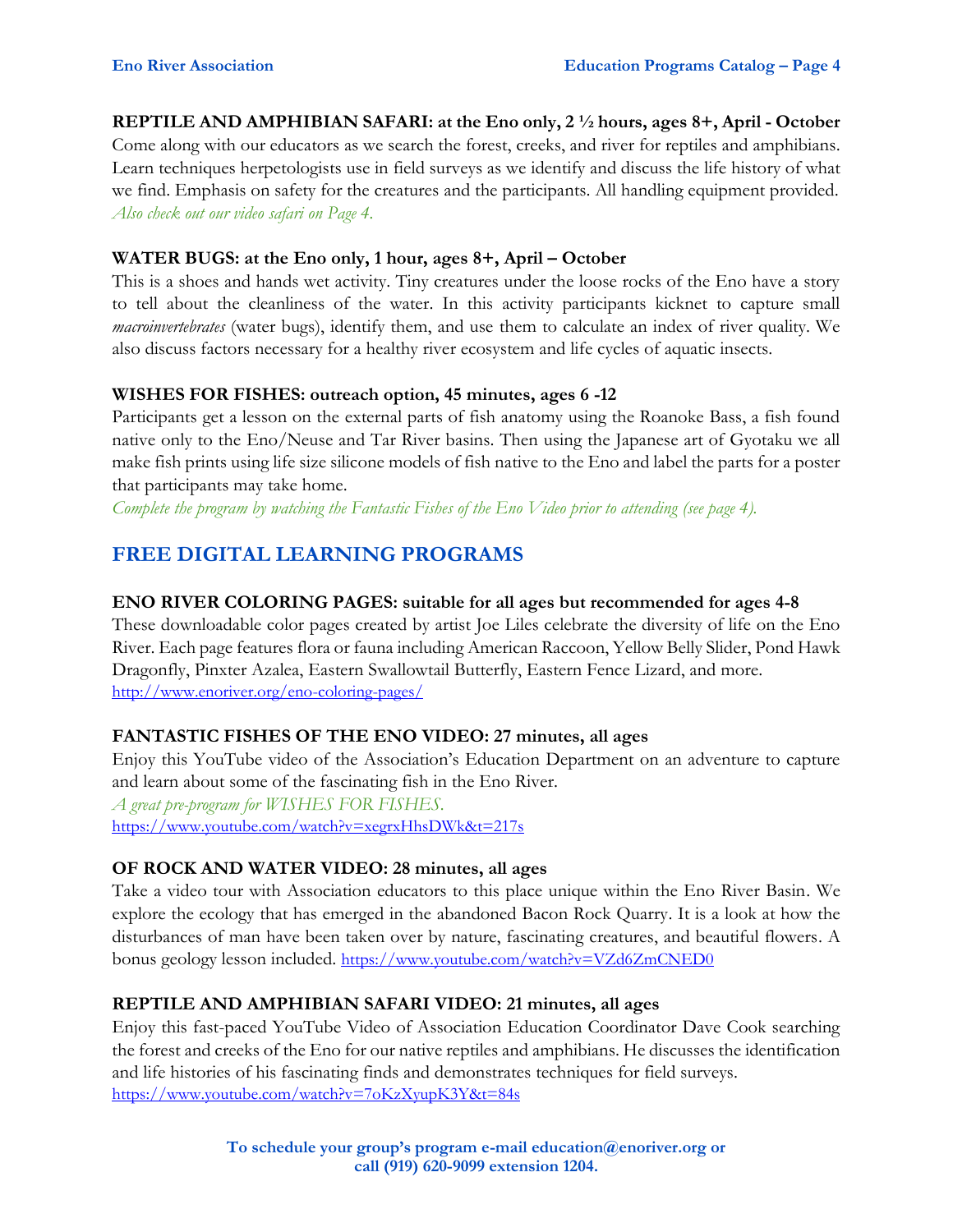

### **GEOLOGY AND SOILS**

#### **BACON QUARRY GUIDED HIKE: at the Eno only, 3 ½ hours, ages 11+**

In the northern part of Eno River State park is an abandoned rock quarry. Opening up the ground exposed stories of the geology that formed the land. It is a 5.8-mile hike to the quarry and back with a half mile off trail, through open forest. Along with the geology we will talk about the historical operations and show the ecology formed as nature reclaims the disturbance.

#### **GEOLOGY TRAIL ADVENTURES: at the Eno only, ages 12+**

See the geologic story of the Eno happening first-hand on a guided hike of the trails. Learn the forces at work that shape the river and form the basis of the hydrologic and biological systems and human history of this river basin.

Cox Mountain and Fanny's Ford: 5 miles, 3 hours Buckquarter Creek and Holden Mill: 4.1 miles, 2 ½ hours Cabelands and Eno Quarry: 2.4 miles, 1 ½ hours West Point on the Eno: 2 miles, 1 hour 15 minutes

#### **INVESTIGATING EROSION: outreach option with an outside area, 1 hour, ages 8-12**

We need a six week notice because we have to grow grass in a bottle for our erosion experiment. This is followed by a walk around the river or grounds documenting and drawing maps of soil erosion. Includes a lesson on how soil erosion affects water quality.

#### **MINERAL MEDLEY: outreach option, 1 hour, ages 9-15**

Identify a variety of minerals by hardness, streak test, color, and shape, and magnetism. We relate these tests to minerals from Occoneechee Mountain.

#### **FREE DIGITAL LEARNING PROGRAMS**

#### **OF ROCK AND WATER VIDEO: outreach only, 28 minutes, all ages**

Take a video tour with Association educators to this place unique within the Eno River Basin. We explore the geology in the abandoned Bacon Rock Quarry, what it tells us about the land, and why it led to quarrying. And we look at the ecology that has emerged once operations ceased. <https://www.youtube.com/watch?v=VZd6ZmCNED0>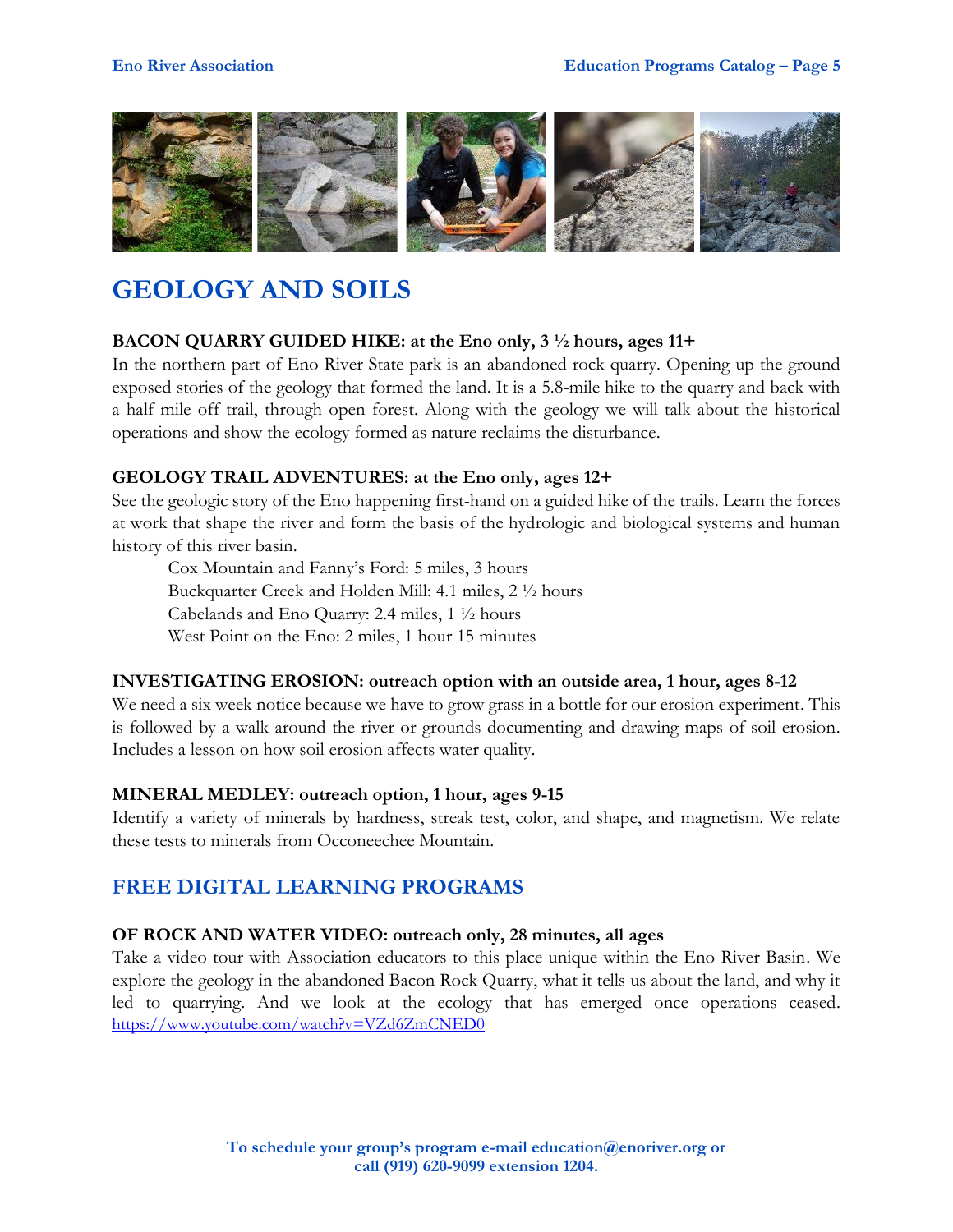

### **WATER QUALITY, CHEMISTRY, AND RESOURCES**

#### **BUILD A BEAVER DAM: outreach option with an outside area, 45 minutes, ages 8-12**

Participants use the materials a beaver has to try to construct a miniature dam that will hold water. Each participant gets to make their own dam. We discuss the reasons a beaver makes a dam and the impact on the habitat that makes them a keystone species. If we do this at the Eno we can add a 20 walk to see signs of beavers along the river.

#### **ENVIROSCAPE: outreach option with an outside area, 30 minutes, ages 6-13**

Using plastic landscape models, participants will build a community on the terrain, then add simulated fertilizers, sediment, and other man-made substances to see what happens with rain and runoff. *Program pairs well with SEDIMENT: THE "S" WORD.*

#### **GO WITH THE FLOW: at the Eno only, 1 hour, ages 8+, April – October**

This is a shoes and hands wet activity. Water flow affects the life in the river. Participants learn a simple method for determining river flow. They will learn how river flow and water quality are affected by people and nature, and test out how barriers affect flow.

#### **INVESTIGATING EROSION: outreach option with an outside area, 1 hour, ages 8-13**

We need a six week notice because we have to grow grass in a bottle for our erosion experiment. This is followed by a walk around the river or grounds documenting and drawing maps of soil erosion. Includes a lesson on how soil erosion affects water quality.

#### **MIND YOUR Ps AND Hs: outreach option, 45 minutes, ages 8-13**

pH of the water is critical to what life survives and thrives in the Eno River. In this activity participants use litmus paper and pH test kits to discover and record the pH of river water and a range of household products. They will compare the results to ranges that support aquatic life. We discuss natural and human influences of river pH.

#### **PROJECT WET: outreach option, 1 hour 15 minutes, ages 8-13**

From the curriculum of Project WET we play three games that illustrate movement and forms of water within the water cycle; illustrate how multiple users of water resources affect quality and quantity; examines the complexity of providing water to multiple users; learn the major components and movement of water in a water shed; compare variation in amounts of water flowing due to climate; and create a hydrograph.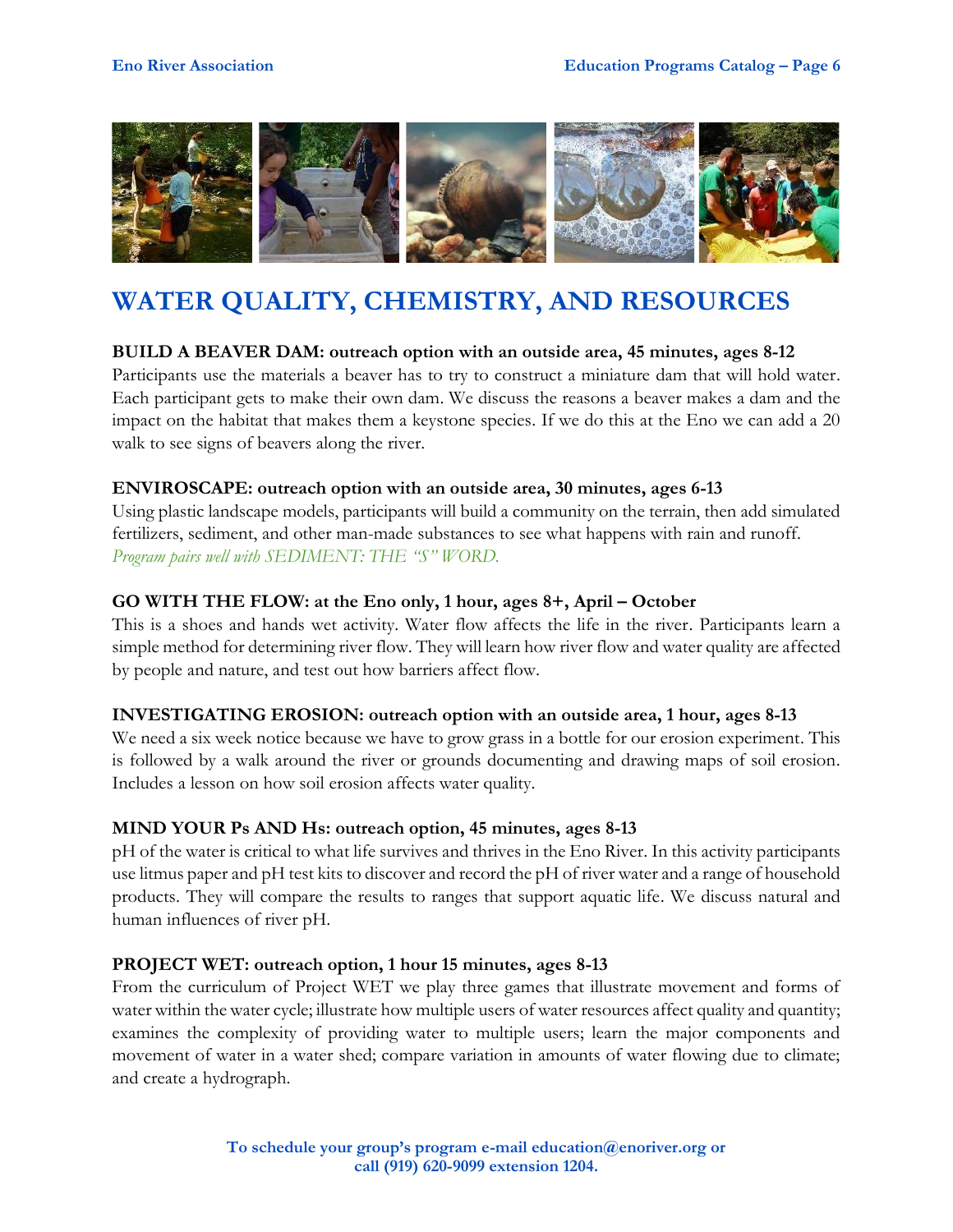#### **SEDIMENT: THE "S" WORD: outreach option, 20 minutes, ages 6-13**

Participants learn to measure sediment using Imhoff cones, how sediment affects aquatic life, origins of sediment in the Eno, possible ways to control sedimentation, and the most important cause of stream degradation in North Carolina.

*Program pairs well with ENVIROSCAPE.*

#### **WATER BUGS: at the Eno only, 1 hour, ages 8+, April – October**

This is a shoes and hands wet activity. Tiny creatures under the loose rocks of the Eno have a story to tell about the cleanliness of the water. In this activity participants kicknet to capture small *macroinvertebrates* (water bugs), identify them, and use them to calculate an index of river quality. We also discuss factors necessary for a healthy river ecosystem and life cycles of aquatic insects.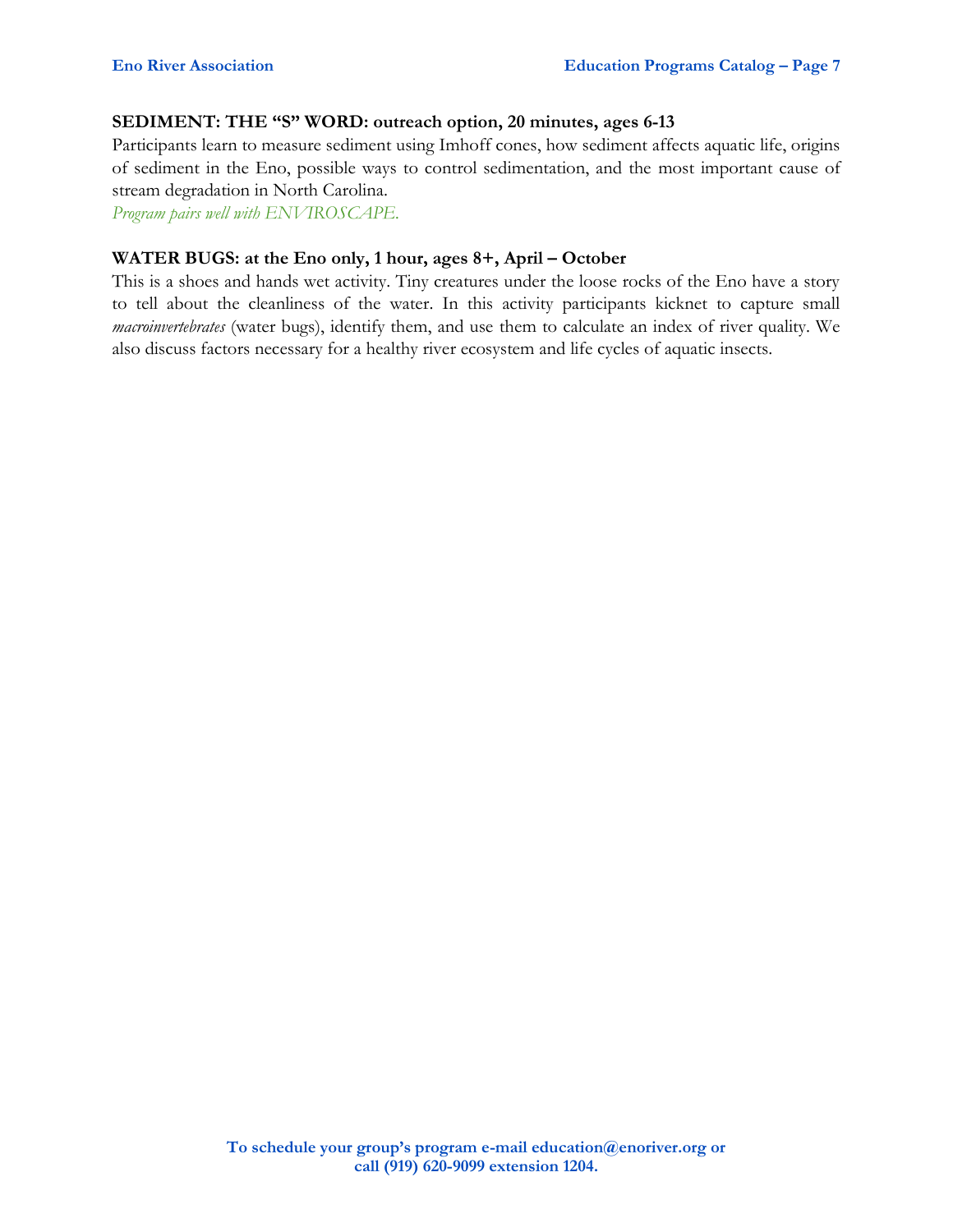

### **LOCAL HISTORY**

#### **BUCKQUARTER CREEK TRAIL GUIDED HIKE: at the Eno only, 2 hours, ages 7+**

Early settlement of Piedmont North Carolina happened along the Eno River. This 1.5 mile hike stops at several early home, mill, and farm sites with stories of North Carolina and American history. We visit the restored Piper-Cox house, the decaying Anthony Cole place, and the sites of mills, fords, and colonial roads.

#### **THE EVER-FLOWING ENO: outreach option, 30 – 60 minutes, suitable for all ages but recommended for 16+**

Former Eno River State Park Superintendent Dave Cook will entertain and educate your group with the Eno River Story from its origin to the present.

#### **FANNY BREEZE HOMESITE HIKE: at the Eno only, 2 hours, ages 10+**

From enslavement to freedom, in the 1800's Fanny Breeze became a much beloved person in the Eno River Valley, serving as a midwife to the entire community. She was a Black member of a White church congregation at a time that was rare, and she was key in founding a church for local Black neighbors. This guided hike takes you to her home place looking down on the Eno River. Here we hear stories of her life. It is 2.7 miles round trip on state park trails.

*Also check out our Fanny Breeze & Beverly Scarlett videos on page 9.*

#### **HOLDEN MILL HISTORY GUIDED HIKE at the Eno only, 3 ½ hours, ages 11+**

This 5-mile hike includes a mile of off trail scrambling through the woods. We visit the ruins of the Holden Mill and the Holden Mill homeplace and farm. North Carolina history comes alive with stories of early settlement on the river and the Governor who emerged from the Holden family.

#### **THE NOTORIOUS ENO: outreach option, 60 minutes, ages 16+**

Best told around a campfire. Events of mystery & mayhem, danger, daring, disaster &death, and the supernatural that have happened on the Eno from the 1770's to the present. You know it as a peaceful respite, but lurking in the shadows…

*Check out the Ghost of Cole Mill Video for an example of stories from this program, page 9.*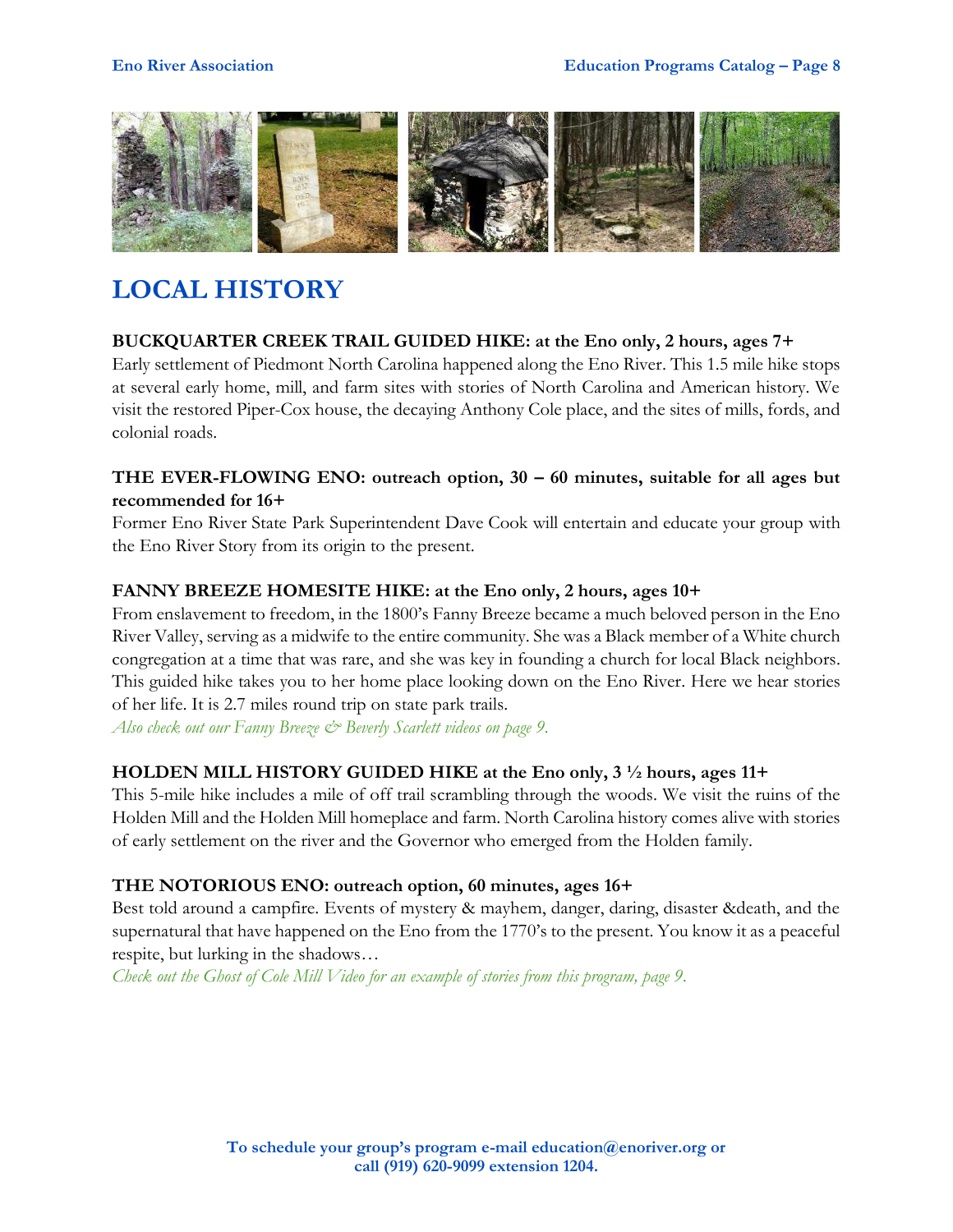#### **RANGER TALES: outreach option, outreach option, 30 – 60 minutes, suitable for all ages but recommended for 14+**

Former Eno River State Park Superintendent Dave Cook tells true stories from his 16 years as a ranger on the river. Get the inside scoop on the funny and tragic, the bizarre and the inspiring. Every day is an adventure when a ranger goes to work.

#### **SAVING THE ENO: outreach option, 20 - 30 minutes, all ages**

In the 1960's the Eno River was threatened with a dam. Hear about how a small band of neighbors rose up and convinced Durham not to build the dam and North Carolina to create a state park on the river. In the early years these ideas were not popular and local citizens fought hard, and sometimes fought dirty to stop the fledgling Eno River Association who then went on to fend more dire threats to the river.

#### **FREE DIGITAL LEARNING PROGRAMS**

**BEVERLY SCARLETT – A SHORT DOCUMENTARY VIDEO: outreach only, 5 minutes, all ages however parents should be prepared to explain the history of slavery to young viewers** Beverly Scarlett who has lived her whole life close to the Eno, traces her family back to the former slave Levi Scarlett and relates some of the African American experience in the Eno River valley. On YouTube at <https://www.youtube.com/watch?v=IWEh7HxVYtg> *A great companion to our Fanny Breeze Homestead Hike on page 8.*

#### **A BREEZE ACROSS THE FORD VIDEO: outreach only, 26 minutes, all ages however parents should be prepared to explain the history of slavery to young viewers**

From enslavement to freedom, in the 1800's Fanny Breeze became a much beloved person in the Eno River Valley, serving as a midwife to the entire community. She was a Black member of a White church congregation at a time that was rare, and she was key in founding a church for local Black neighbors. Association historians talk about her and take you to key places in her life in this YouTube video. <https://www.youtube.com/watch?v=OFegEyDMMY0&t=96s> *A great companion to our Fanny Breeze Homestead Hike on page 8.*

#### **ENO RIVER SUITE VIDEO: outreach only, 9 minutes, all ages**

The history of the Eno River Valley told in stirring song and inspiring video. Written and performed by John Bachmann. On YouTube at <https://www.youtube.com/watch?v=72PyTRoqdbU>

#### **THE GHOST OF COLE MILL VIDEO: outreach only, 13 minutes, ages 10 and up**

A tragic 1880 mill accident leads to ghostly sightings on the Eno. The story is told on the place where it happened. Includes some basic mill operation information. See it on YouTube at <https://www.youtube.com/watch?v=IlxAvPQtlGk>

*If you like this spooky content, check out the Notorious Eno program option on page 8.*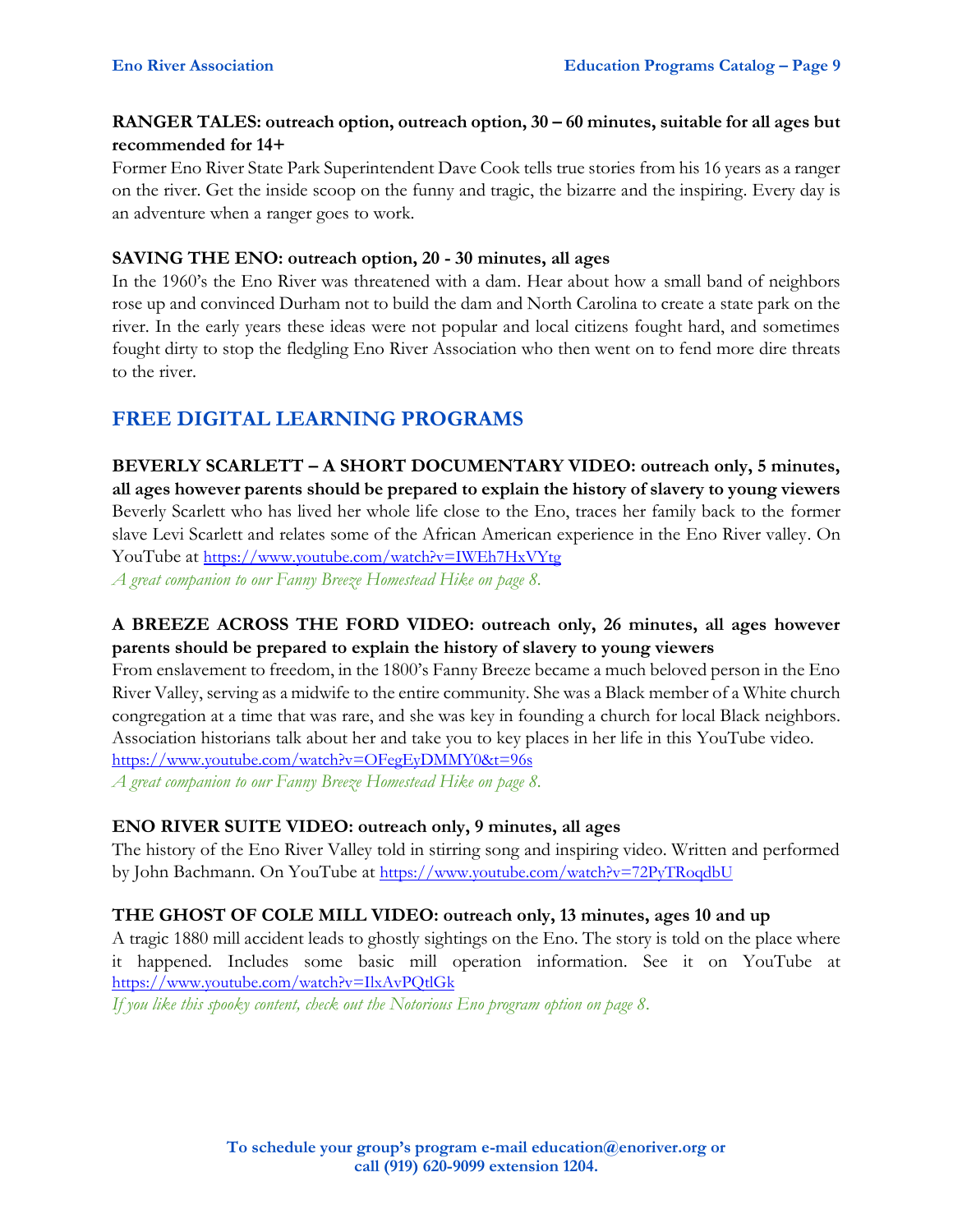

## **BOTANY**

#### **EXPLORING WETLANDS: at the Eno only, 1-2 hours, ages 14+**

Wetlands are an important filter for the Eno River. We visit easily accessed wetlands in the Fews Ford area and discover the flora and fauna that thrive in these conditions and talk about the importance of wetlands.

#### **TREE DETECTIVE: at the Eno only, 1 hour, ages 8-12, April - November**

Participants use clues and specially designed guides to guess the aliases and real names of native trees on Eno River State Park. Encourages observation in learning tree characteristics that help with identification. Requires a ½ mile walk on park trails.

#### **TREE HIKE: at the Eno only, 1 - 2 hours, ages 8+**

Schedule an Eno River tree identification trail hike with our knowledgeable hike leaders. These can be tailored by time, length, season, location, and difficulty of trail and for looking for specific varieties of trees.

#### **WILDFLOWER HIKE: at the Eno only, 1 - 3 hours, ages 7+, March – October**

Schedule an Eno River wildflower trail hike with our knowledgeable hike leaders. These can be tailored by time, length, and difficulty of trail and for looking for specific varieties of flowers.



### **YOUTH CONSERVATION AND STEWARDSHIP**

Our education volunteers and staff lead groups of youth (ages 17 and under) volunteers under your supervision doing important conservation work on the Eno. This includes trail construction, exotic invasive plant removal, trash clean up, and more. Projects are varied by age appropriateness generally lasting 1-4 hours.

> **To schedule your group's program e-mail education@enoriver.org or call (919) 620-9099 extension 1204.**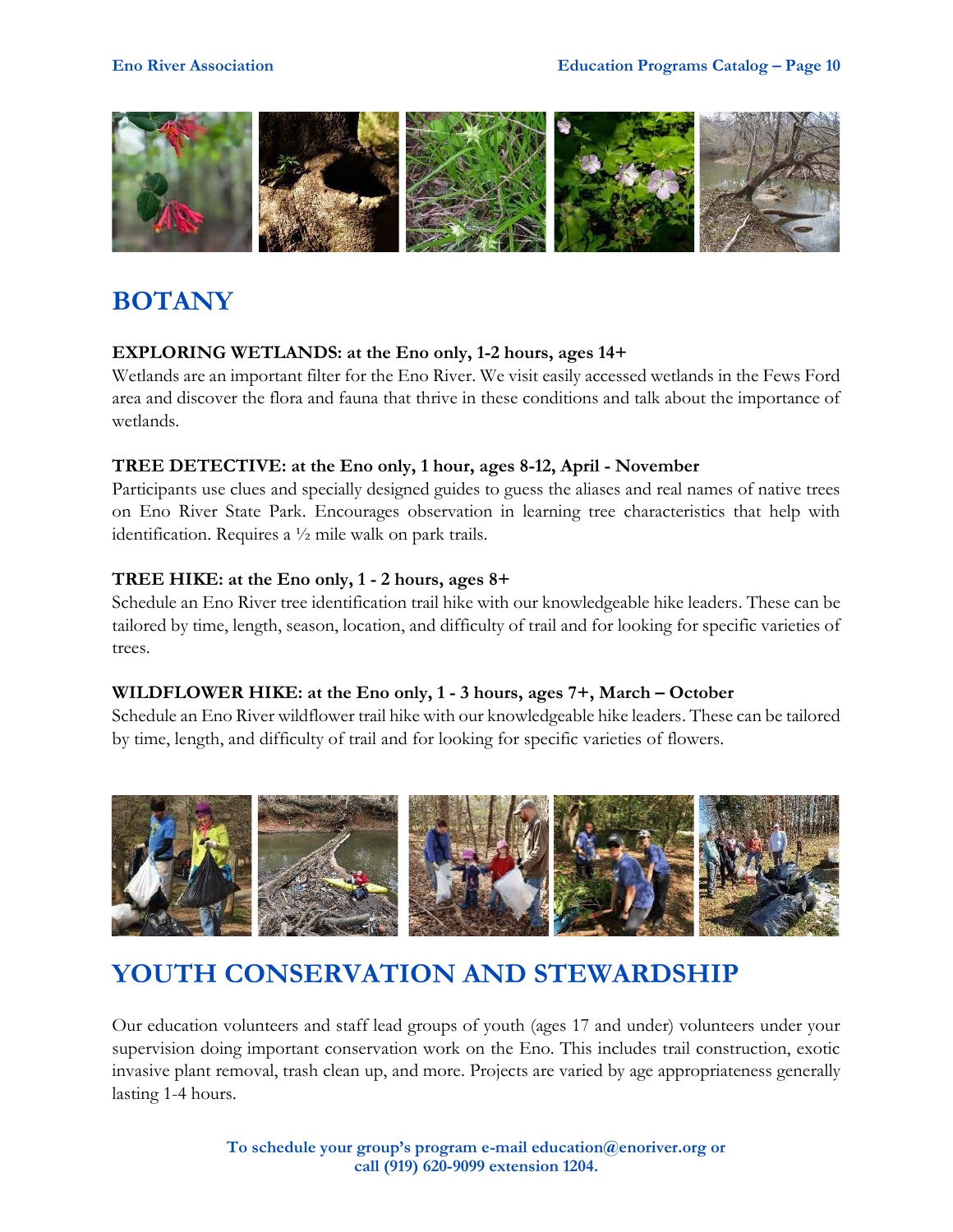

### **EXPLORING THE ENO**

#### **BACON QUARRY GUIDED HIKE: at the Eno only, 3 ½ hours, ages 11+**

In the northern part of Eno River State park is an abandoned rock quarry. Opening up the ground exposed stories of the geology that formed the land. It is a 5.8-mile hike to the quarry and back with a half mile off trail, through open forest. Along with the geology we will talk about the historical operations and show the ecology formed as nature reclaims the disturbance.

#### **ENO HIKES: at the Eno only, 45 minutes – 3 hours, ages 11+**

Guided trail hikes from the Confluence Natural Area to the lower Eno game lands and everything in between. Go with our knowledgeable hike leaders who will show you the trails and spice it up with a variety of information about the valley's nature, management, history, and legend. Hikes can be as short as ½ mile and long as 5 miles.

#### **ENO TOPICS: outreach options, 30-60 minutes, all ages**

Schedule our education volunteers and staff to speak to your group about specific Eno topics: Hiking trails, natural resource management, conservation efforts, camping, fishing, outdoor recreation, canoeing/kayaking, etc.

#### **FREE DIGITAL LEARNING PROGRAMS**

#### **OCCONEECHEE MOUNTAIN REFLECTIONS VIDEO: outreach only, 18 minutes, all ages**

A short introduction to Occoneechee Mountain by producer Ernie Sears. History, geology, nature, and people combine to make it the park we love today. See it on Vimeo at <https://vimeo.com/377897997>

#### **OF ROCK AND WATER VIDEO: outreach only, 28 minutes, all ages**

Take a video tour with Association educators to this place unique within the Eno River Basin. We explore the geology in the abandoned Bacon Rock Quarry, what it tells us about the land, and why it led to quarrying. And we look at the ecology that has emerged once operations ceased. <https://www.youtube.com/watch?v=VZd6ZmCNED0>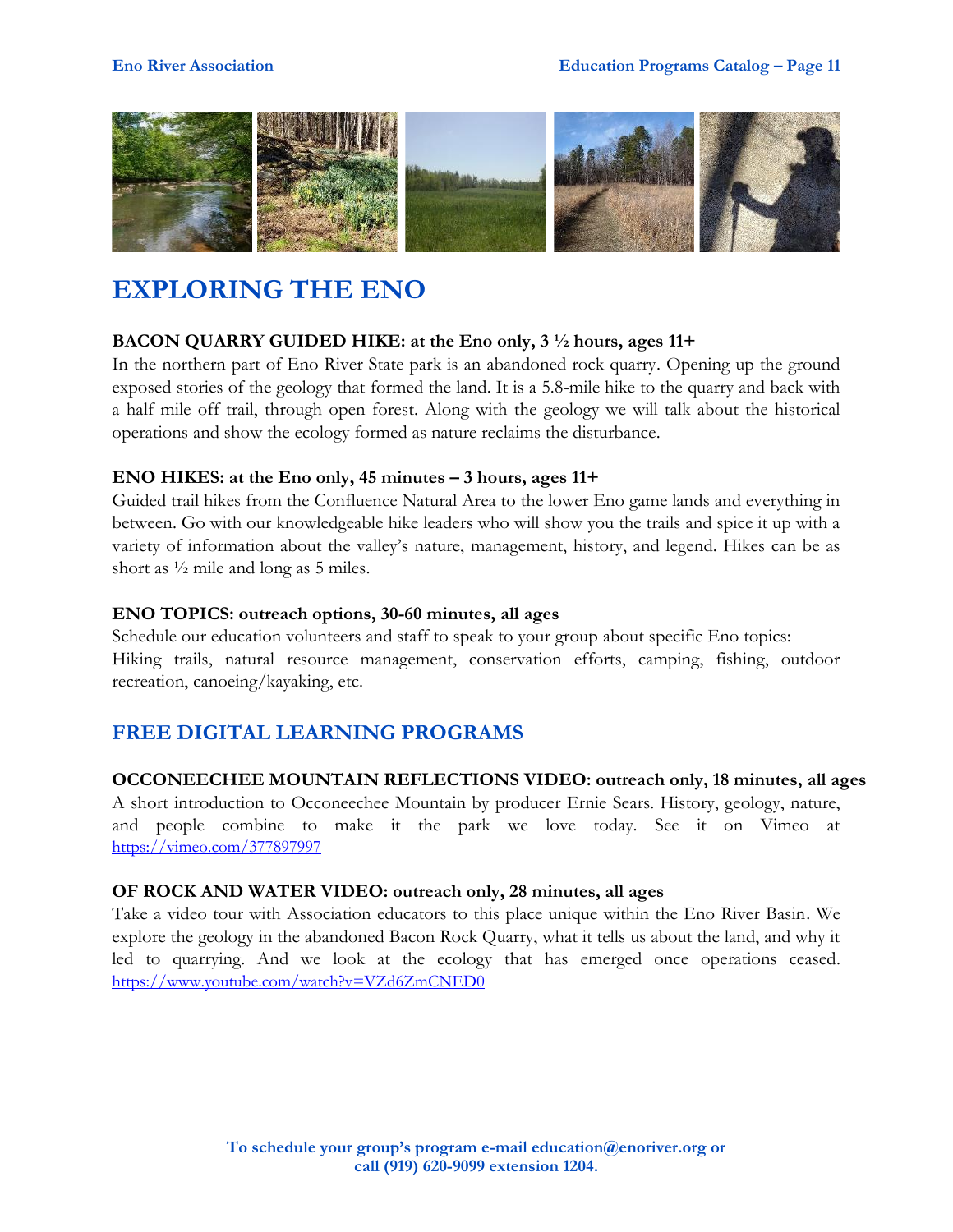### **Stewardship Opportunities Fall & Winter 2020**

Due to concerns about group gatherings and the spread of Covid-19, in March 2020 the Eno River Association ceased volunteer programs including monthly Stewardship and Corporate Volunteer Programs. Since then, there has been a significant increase in the usage of parks and natural areas (up to 68% in some cases). As a result of both the increase in trail usage and the suspension of stewardship activities, stewardship of these lands is now more necessary than ever. Litter accumulation and trail erosion have increased, and trail conditions reflect these facts in some places.

As a result of further understanding of the spread of Covid, and in an effort to offset the cancellation of large group stewardship and trail workdays, the Association plans to support small group service projects for workplaces, families, and "pandemic pods." These opportunities are intended to address the ongoing strain on our park resources while providing a means for volunteers to give back to their community in a safe and effective manner.

#### **All programs must be conducted in compliance with prevailing Eno River Association and state and local jurisdictional Covid policies.**

**Fill out the online request form to get started giving back today: <https://forms.gle/yPYWeJ7xUupKz32c6>**

### **Adopt-a-Trail Program**

**for Corporate Partners & Community Groups**



Corporate Partners and Community Groups can become **Trail Stewards** for an assigned trail or trail segment within a local natural area. The Eno River Association can supply the group and its individual members training, tools, and suggested projects. Service can be conducted by individuals, teams, or possibly via an organized project facilitated by Association staff – depending on schedules and the anticipated number of participants.

Possible projects may include litter pick-up, trail maintenance, trimming of vegetation, bridge or trail building, tree planting, and more, and may be customizable to the interests and skills of the group and its members. Customizable recognition benefits available with additional cash sponsorship.

Estimated time commitment 2-4 hours per month, scheduled based on your availability. Minimum one-year, renewable commitment is requested.